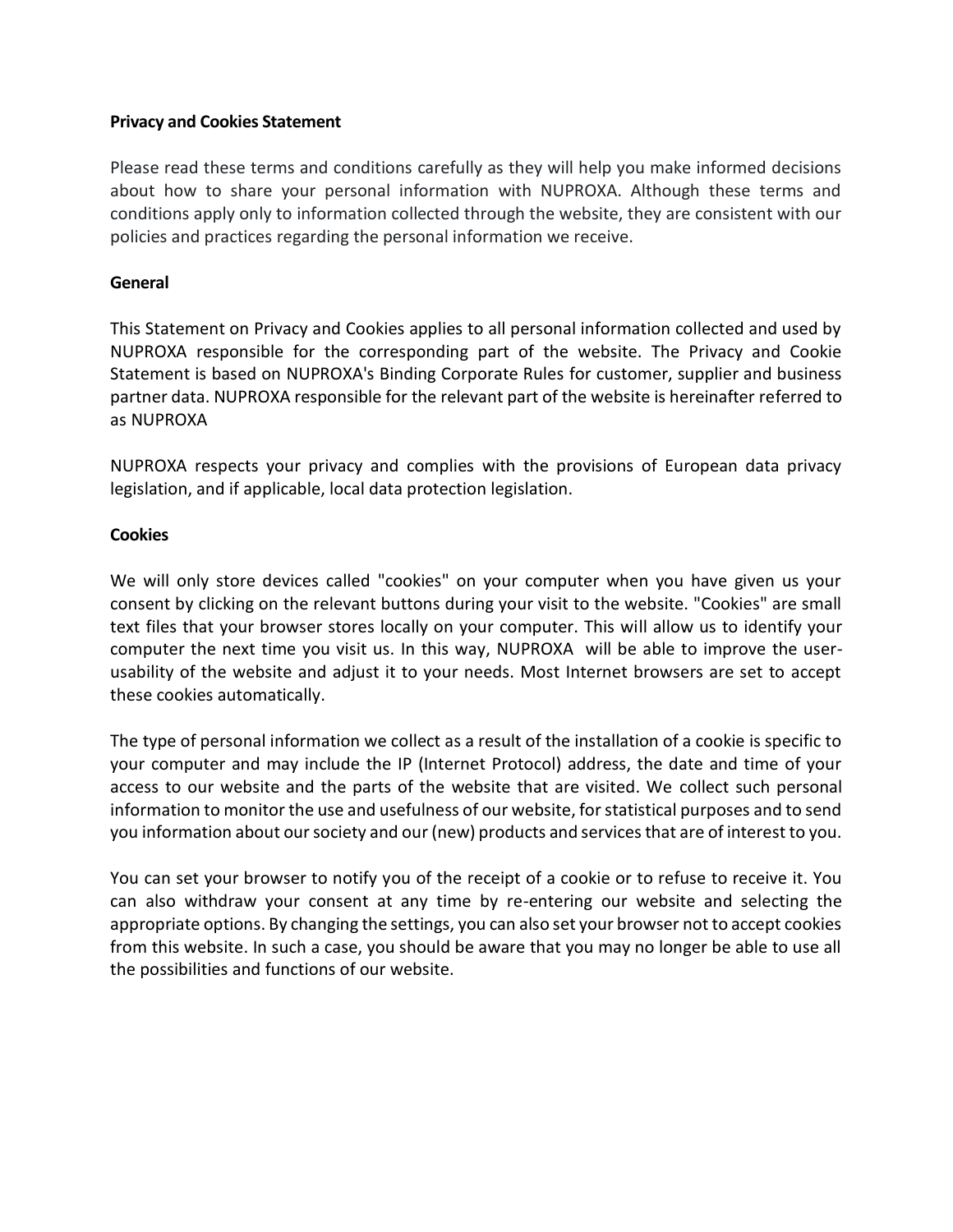## **Google Analytics**

We are currently using Google Analytics to analyse visits to the website and improve our content. Google Analytics does not collect personal information. For more information about the Google Analytics privacy policy, please see: [Google Analytics](https://marketingplatform.google.com/about/analytics/)

## **Data collection, purpose and recipients**

We collect personal data when you provide it to us (e.g. name, address, postal code, city, telephone number and email address), through registration, filling in forms or emails, as part of an order for products or services, inquiries or requests or in other situations where you choose to provide us with personal information.

Your data will be processed for the purposes of executing any agreement, between you and NUPROXA, to respond to a request from you for information or advice, to comply with legal or other legal requirements, to provide an optimal service and to send you information about our company and our (new) products or services that are of interest to you.

We may provide your data to our group of companies in NUPROXA for the same purposes referred to above. Our group companies will also process your data in accordance with NUPROXA Binding Corporate Rules for customer, supplier and business partner data and this Privacy and Cookie statement.

## **Disclosure of data to third parties**

NUPROXA may contract with third parties. These third parties process your data when performing the relevant services in their processing capacity for NUPROXA and NUPROXA has taken the necessary technical and organizational precautions to ensure that your data is processed exclusively for the purposes mentioned above.

## **Children**

Nuproxa websites are not intended for use by persons under the age of sixteen (16), so we will not knowingly allow any such visitor to use them.

#### **Links to other sites**

You should be aware that the NUPROXA Privacy and Cookie Statement does not apply to other websites not belonging to NUPROXA, in the event that:

• Access these other sites using a link on our website or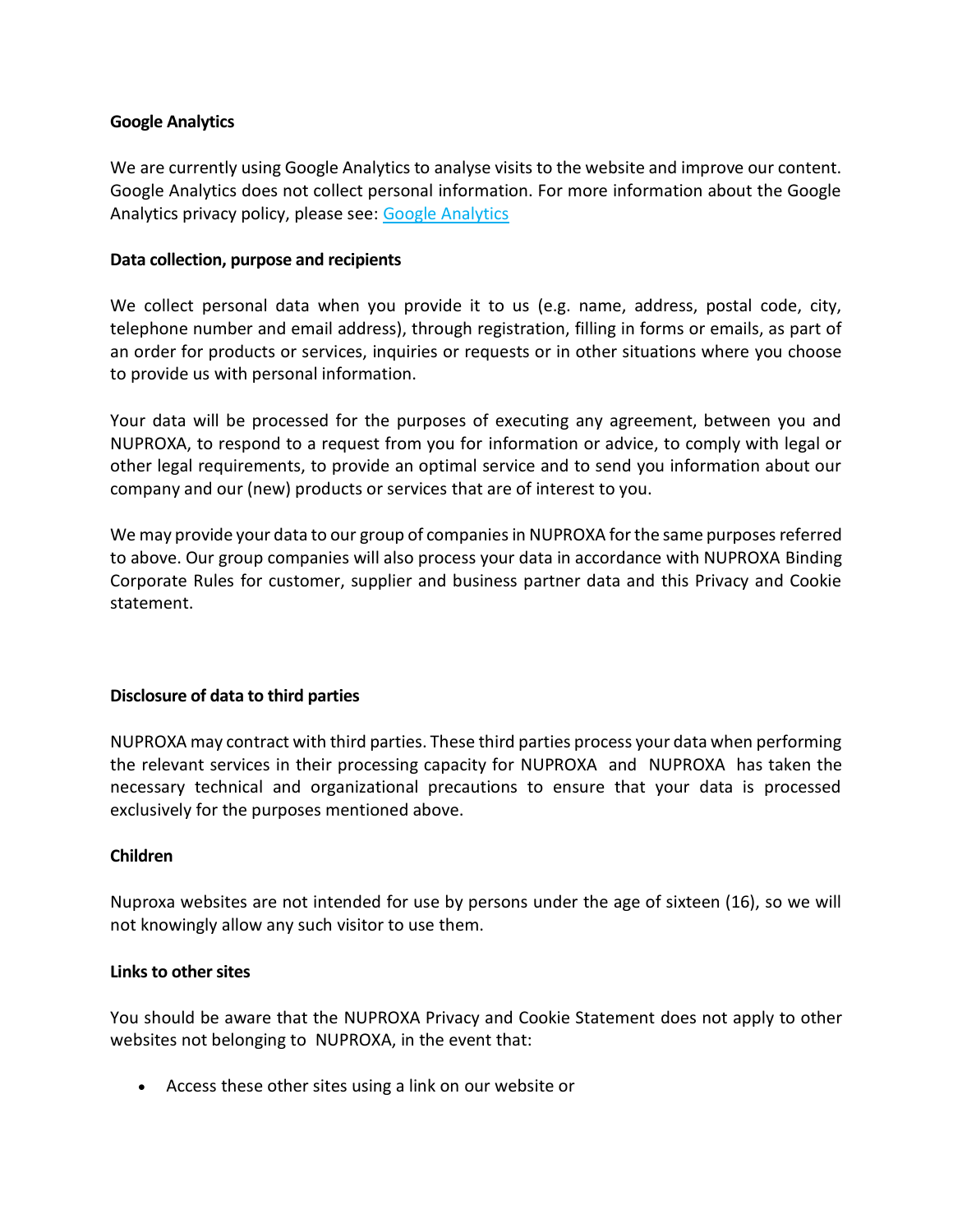• You link to our site from another website.

This website may contain in laces to other sites that may be of interest to you. Once you click on these links and leave our page, we no longer have control over the site to which you are redirected and therefore we are not responsible for the terms or [privacy](https://plantillaterminosycondicionestiendaonline.com/) or the protection of your data on those other third party sites. Such sites are subject to their own privacy policies so it is advisable that you consult them to confirm that you agree with these

# **Right of access/rectification/objection**

Whenever you wish, you may request access to your data and/or the rectification and/or deletion thereof if such data are incorrect or irrelevant for the aforementioned purposes. To do this, send us the request for access, rectification or deletion of your personal data to [e-mail.](mailto:info@nuproxa.ch?subject=Data%20Protection%20)

At any time you may object to the use of your data for direct marketing purposes.

The European Union General Data Protection Regulation ("GDPR") and other applicable data protection laws grant certain rights to data subjects. Generally speaking, you have, or may have, the right (as set out in more detail in applicable data protection laws) to:

- Request details of the information we hold about you and how we process it
- Delete your personal information or rectify it, if it is inaccurate or if it has been deleted
- Restrict our processing of your personal information
- Withdraw a previously provided consent for the processing of your personal information
- Stop unauthorized transfers of your personal information to a third party
- That your personal information is transferred to a third party
- Complain about our processing of your personal information to a local supervisory authority

It is important to note that these rights may not be absolute. For example, if you withdraw your consent to process your personal information, we may continue to process your personal information to the extent required or permitted by law, in particular in relation to the exercise and defence of our legal rights or our legal and/or regulatory obligations.